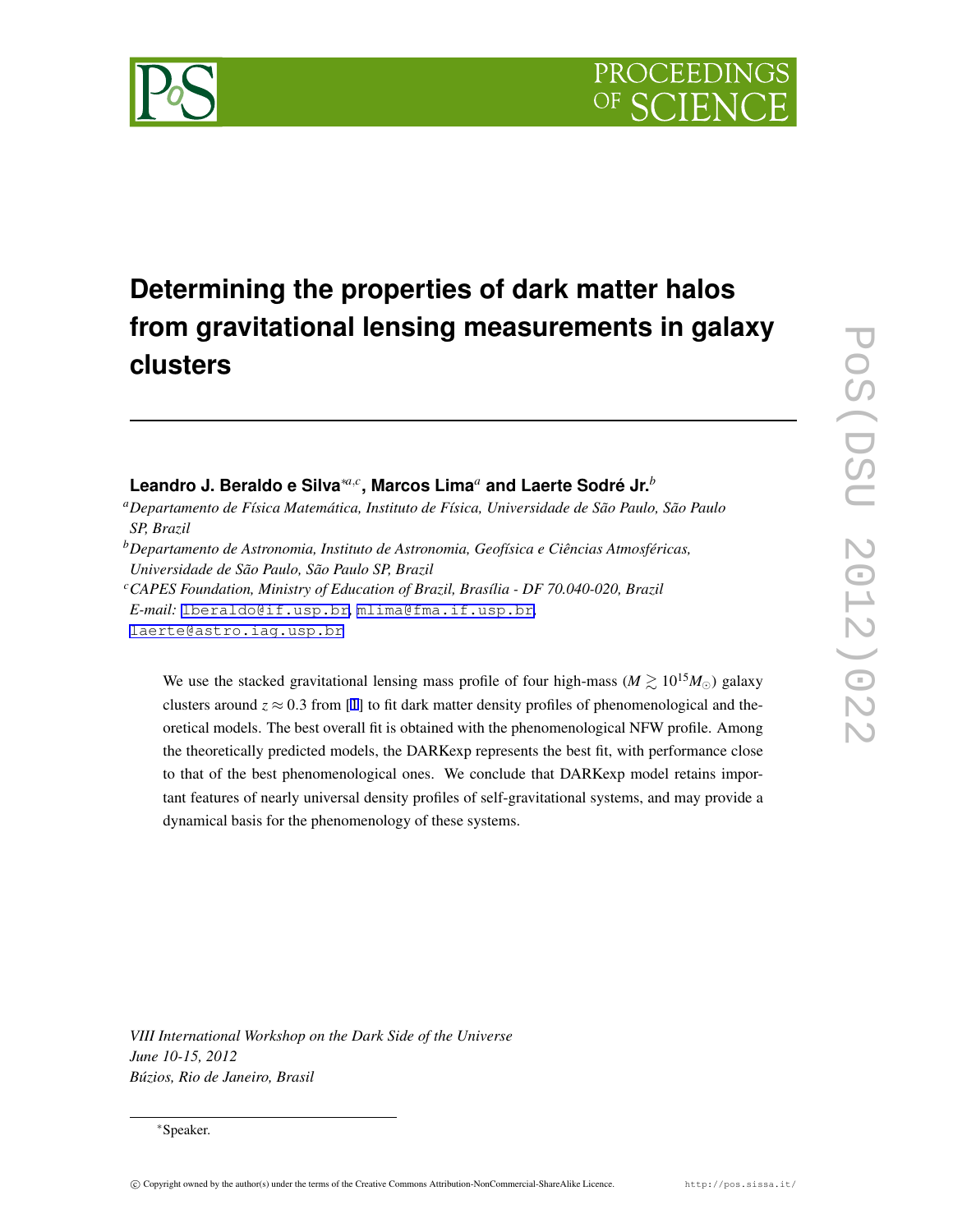# <span id="page-1-0"></span>1. Introduction

Since the studies of Zwicky [\[2\]](#page-6-0) on the internal kinematics of Coma cluster, dark matter is known to represent the main massive component of astrophysical objects such as galaxies and galaxy clusters. Evidences for this massive component include the rotation curves of spiral galaxies [\[3](#page-6-0) – [6](#page-6-0)], gravitational lensing and X-ray emission by galaxy clusters [[7](#page-7-0), [8,](#page-7-0) [1,](#page-6-0) [9](#page-7-0)], acoustic oscillations measured in the cosmic microwave background [[10](#page-7-0)] and studies of structure formation on numerical simulations [\[11](#page-7-0)].

In fact, simulations have indicated that these systems exhibit nearly universal density  $\rho(r)$  [\[12](#page-7-0)] and pseudo phase-space  $\rho(r)/\sigma^3(r)$  [\[13](#page-7-0)] profiles, where  $\sigma(r)$  is either the radial or total velocity dispersion. Interestingly, these universal density profiles also seem to agree with observations. Therefore, since numerical simulations approximately provide the observed features of density profiles, one could think that the hypothesis assumed in performing the simulations are correct and there is not much else to be done. We argue, however, that a description of these systems in the spirit of statistical mechanics is necessary for obtaining a deeper dynamical basis of their phenomenology.

Since the pioneer work of Lynden-Bell [[14\]](#page-7-0) on the violent relaxation process in gravitational systems, many first-principle models have been developed trying to explain the features seen in simulations and observations. In particular, there has been a great effort to make predictions of the three-dimensional density profile  $\rho(\mathbf{r})$  of dark matter halos. The connection with observations is made via the surface density profile  $\Sigma(R)$  projected in the plane perpendicular to the line of sight *r∥*

$$
\Sigma(R) = \int dr_{\parallel} \rho \left( r_{\parallel}, R \right), \qquad (1.1)
$$

where  $\mathbf{r} = (r_{\parallel}, R)$  and *R* is the projected distance on the plane of the sky. The surface mass density profile  $\Sigma(R)$  can be inferred e.g. with gravitational lensing techniques, which do not require assumptions of hydrostatic equilibrium, as in dynamical methods. In practice, however, it is difficult to separate the purely gravitational effects related to dark matter from the dissipative effects due to baryonic matter. Thus, compared to galaxies, for which the dissipative effects of cold baryons are important, galaxy clusters are excellent to test the distribution of dark matter, because in clusters most of the baryons are hot and dissipate less. Thus, the total density profile provides reliable information about the dark matter density profile.

In this work we use the stacked surface density profile from four massive galaxy clusters with similar mass and redshift to test both phenomenological and theoretical models. In §2 we briefly describe the data used in this work. In [§3](#page-2-0) and §[4](#page-2-0) we present the models that we have tested. Our results are shown in [§5](#page-4-0) and discussed in [§6.](#page-5-0)

# 2. Data

We use the data of [\[1\]](#page-6-0), who combined weak-lensing shear, magnification, and strong-lensing measurements of four high-mass ( $M \gtrsim 10^{15} M_{\odot}$ ) galaxy clusters (A1689, A1703, A370, C10024+17) with redshifts  $z \approx 0.3$ . The strong lensing data was based on Hubble Space Telescope observations for the central regions of those clusters and combined with previous weak lensing measures ob-tained by [\[16](#page-7-0)], extending to the outer regions ( $R \le 3.5 h^{-1}$ Mpc) of the clusters. The surface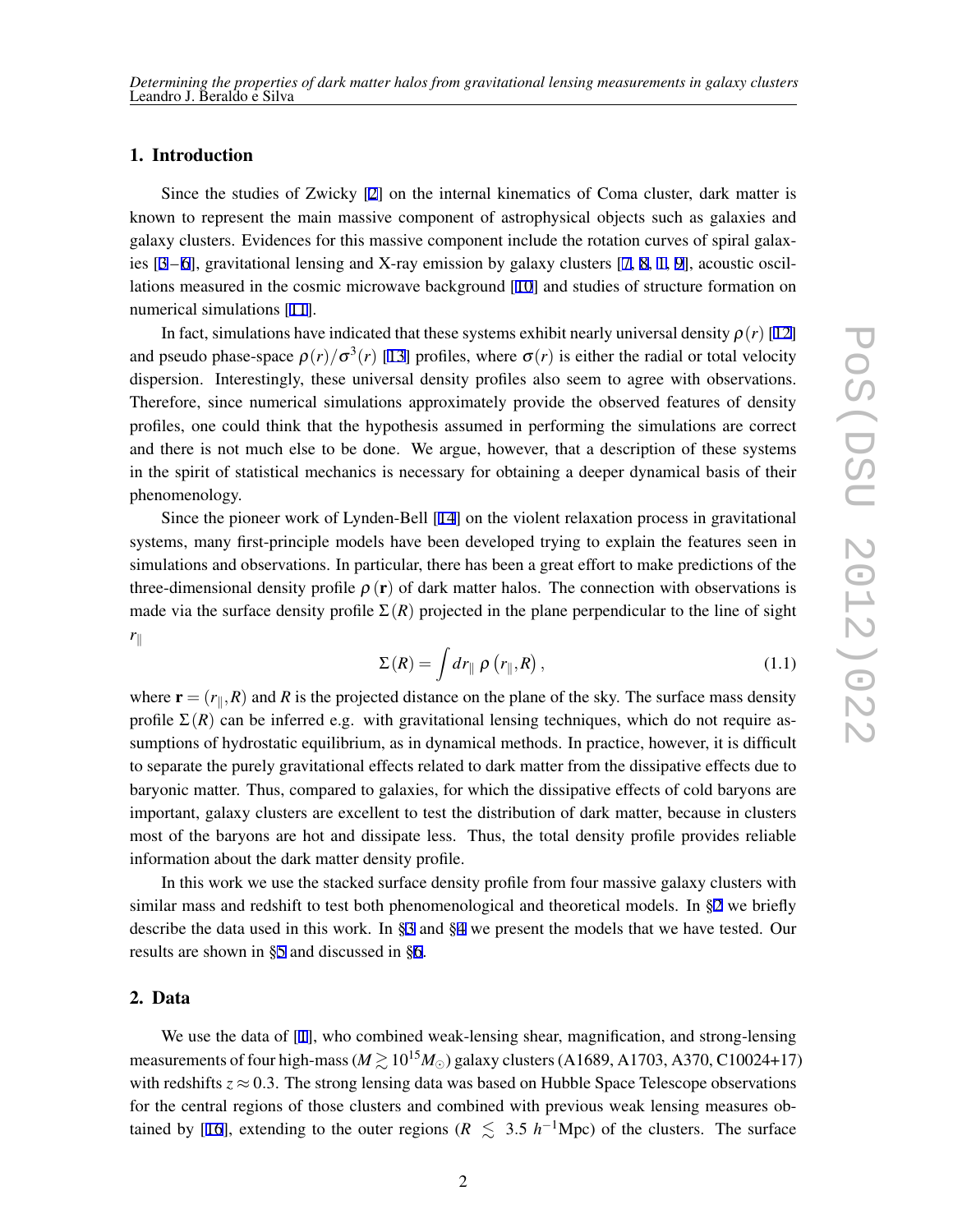<span id="page-2-0"></span>density profiles of the four clusters were stacked in order to reduce the cosmic noise and smooth effects due to asphericity and substructures. The resulting data points are shown in Fig. [1.](#page-5-0)

#### 3. Phenomenological models

A number of phenomenological models for density profiles of dark matter halos and galaxy clusters have been proposed as parameterized functions that fit reasonably well simulations and observations, with no regards to fundamental principles or theoretical motivation. We have tested six models in this class. Two of them have only scale parameters in density  $(\rho_s)$  and distance  $(r_s)$ : they are the NFW profile [[12\]](#page-7-0), proposed to fit ΛCDM simulations and the Hernquist profile [[17\]](#page-7-0), which gives analytical expressions for some dynamical quantities such as the energy distribution function. The other phenomenological models have an extra shape parameter in addition to the two scale parameters: the gNFW [\[18](#page-7-0)], a generalization of NFW with the inner slope  $\alpha$  as a free parameter, Einasto (recently shown to give results as good as NFW [[19\]](#page-7-0)), Sérsic [[20\]](#page-7-0) (the twodimensional, original version of Einasto profile) and Stadel [[21\]](#page-7-0). The expressions for the density profiles of these models are shown in Eq. (3.1), except for the bi-dimensional Sérsic profile.

$$
\rho(r) = \begin{cases}\n\frac{\rho_s}{(r/r_s)(1+r/r_s)^2}, & \text{NFW} \\
\frac{\rho_s}{(r/r_s)^{\alpha}(1+r/r_s)^{3-\alpha}}, & \text{gNFW} \\
\rho_s \exp\left\{-2n\left[(r/r_s)^{1/n}-1\right]\right\}, & \text{Einasto} \\
\rho_s \exp\left\{-\lambda\left[\ln\left(1+r/r_s\right)\right]^2\right\}, & \text{Stadel} \\
\frac{\rho_s}{(r/r_s)(1+r/r_s)^3}, & \text{Hernquist}\n\end{cases}
$$
\n(3.1)

The NFW and Hernquist models have analytic expressions for the surface mass density  $\Sigma(R)$ . The Sérsic model is defined in terms of  $\Sigma(R)$  as

$$
\Sigma(R) = \Sigma_e \exp\left\{-b_n\left[\left(R/R_e\right)^{1/n} - 1\right]\right\}.
$$
\n(3.2)

All the phenomenological profiles described above are shown in Fig. [1](#page-5-0).

## 4. Theoretical models

Some of the theoretical models we investigate here are based on the hypothesis of hydrostatic equilibrium between the gravitational attraction and the pressure  $P(r)$  due to velocity dispersion in an isotropic distribution with total mass inside radius  $r$  given by  $M(r)$ :

$$
\frac{dP}{dr} = -\rho(r)\frac{GM(r)}{r^2},\tag{4.1}
$$

$$
M(r) = \int_0^r dr' 4\pi r'^2 \rho (r') . \tag{4.2}
$$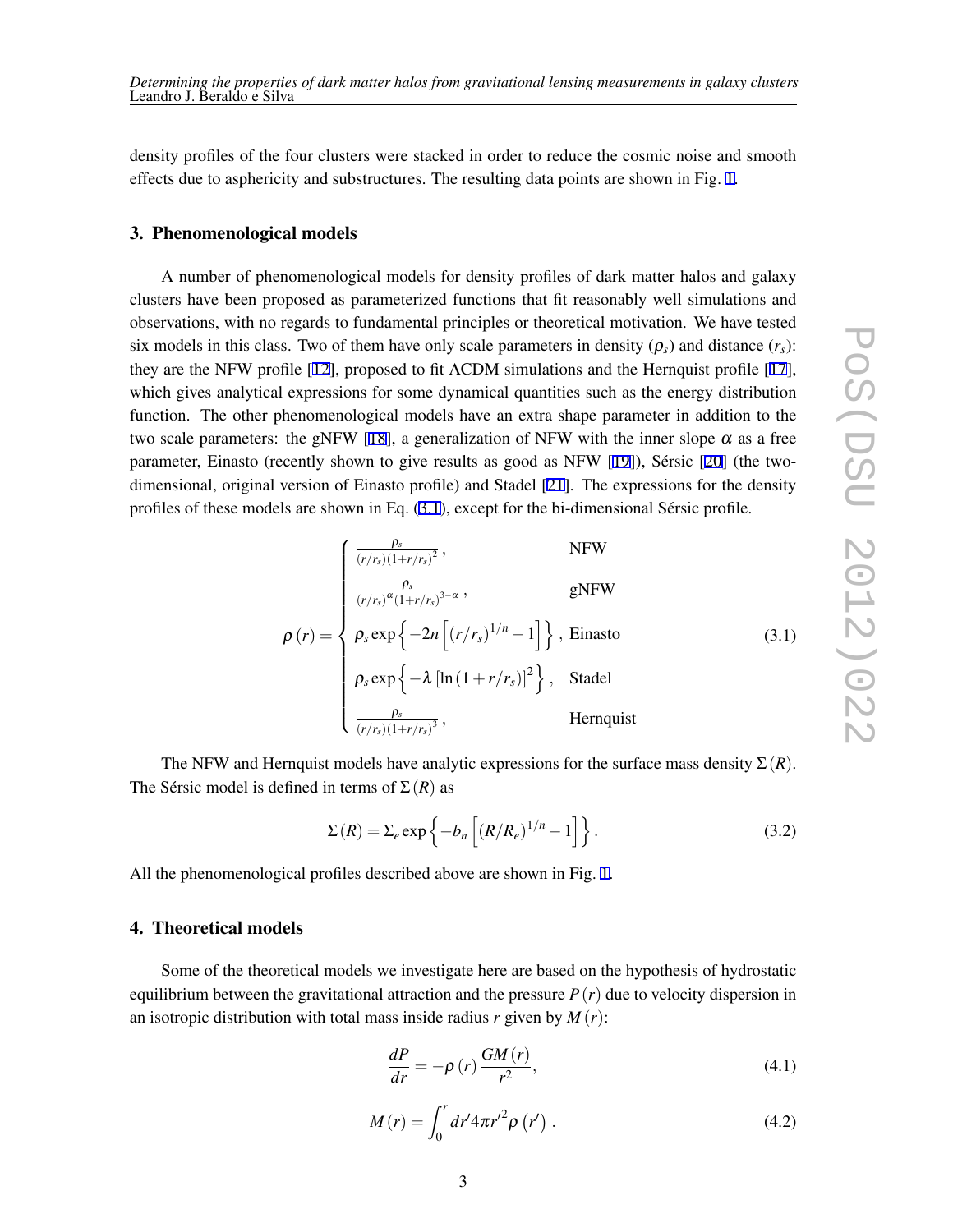*Determining the properties of dark matter halos from gravitational lensing measurements in galaxy clusters* Leandro J. Beraldo e Silva

Combining Eqs. [4.1](#page-2-0) and [4.2](#page-2-0) we have

$$
\frac{d}{dr}\left[\frac{r^2}{\rho\left(r\right)}\frac{dP}{dr}\right] = -4\pi G r^2 \rho\left(r\right). \tag{4.3}
$$

Choosing the equation of state  $P(\rho)$  determines the model, and Eq. (4.3) can then be (numerically) solved to give the density profile  $\rho(r)$ .

#### 4.1 (non-singular) Isothermal Sphere

The (non-singular) Isothermal Sphere is based on the equation of state of an ideal gas  $P =$  $nk_BT$ , which locally becomes

$$
P(r) = \frac{k_B T}{m} \rho(r),
$$
\n(4.4)

where *m* is the mass of the constituent particle. Using Eq.  $(4.4)$  in Eq.  $(4.3)$  we have a non-linear second-order differential equation, which has to be numerically solved imposing the boundary conditions  $d\rho/dr(0) = 0$  and  $\rho(0) = \rho_0$ , where  $\rho_0$  is a free parameter.

#### 4.2 Kang & He models

In [\[22](#page-7-0)], Kang & He use the entropy per unit mass of an ideal gas

$$
s = \ln \left( P^{3/2} \rho^{-5/2} \right), \tag{4.5}
$$

to maximize the total entropy *S*

$$
S = \int_0^\infty 4\pi r^2 \rho s dr = \int_0^\infty 4\pi r^2 \rho \ln \left( P^{3/2} \rho^{-5/2} \right) dr, \tag{4.6}
$$

subject to the constraints of conservation of total energy and the virial theorem. This procedure results in the following equation of state, with  $\gamma = 3/5$ :

$$
\rho = \lambda P + \mu P^{\gamma},\tag{4.7}
$$

We refer to this model as "Kang & He". The constants  $\lambda$  and  $\mu$  are related to the total mass and energy. This equation of state reduces to that of an ideal gas Eq. (4.4) for  $\mu = 0$  and  $\lambda = m/k_B T$ . Following a similar but different approach, [\[23](#page-7-0)] obtain the same equation of state, but with  $\gamma = 4/5$ . We call this last model "Kang & He 2". Inserting  $\rho(r)$  from Eq. (4.7) into Eq. (4.3), gives an equation for  $P(r)$ , whose solution gives  $\rho(r)$  by Eq. (4.7).

#### 4.3 DARKexp

The DARKexp model [\[15,](#page-7-0) [24\]](#page-7-0) is significantly different from the previous models, because it does not take into account an equation of state to use in the hydrostatic equilibrium, Eq. (4.3). Instead, it (indirectly) derives the distribution function and then determines the density profile. Let us define a dimensionless density  $\tilde{\rho} = \rho/\rho_0$  and a dimensionless distance  $x = r/a$ , where  $\rho_0$  and *a* are scale parameters. Defining  $v_g = \sqrt{a^2 \rho_0 G}$ , the energy per mass  $E = \Phi + v^2/2$ , where  $\Phi$  is the gravitational potential and *v* the velocity of the particle, can be written as

$$
\varepsilon = \varphi - \frac{1}{2} \frac{v^2}{v_g^2},\tag{4.8}
$$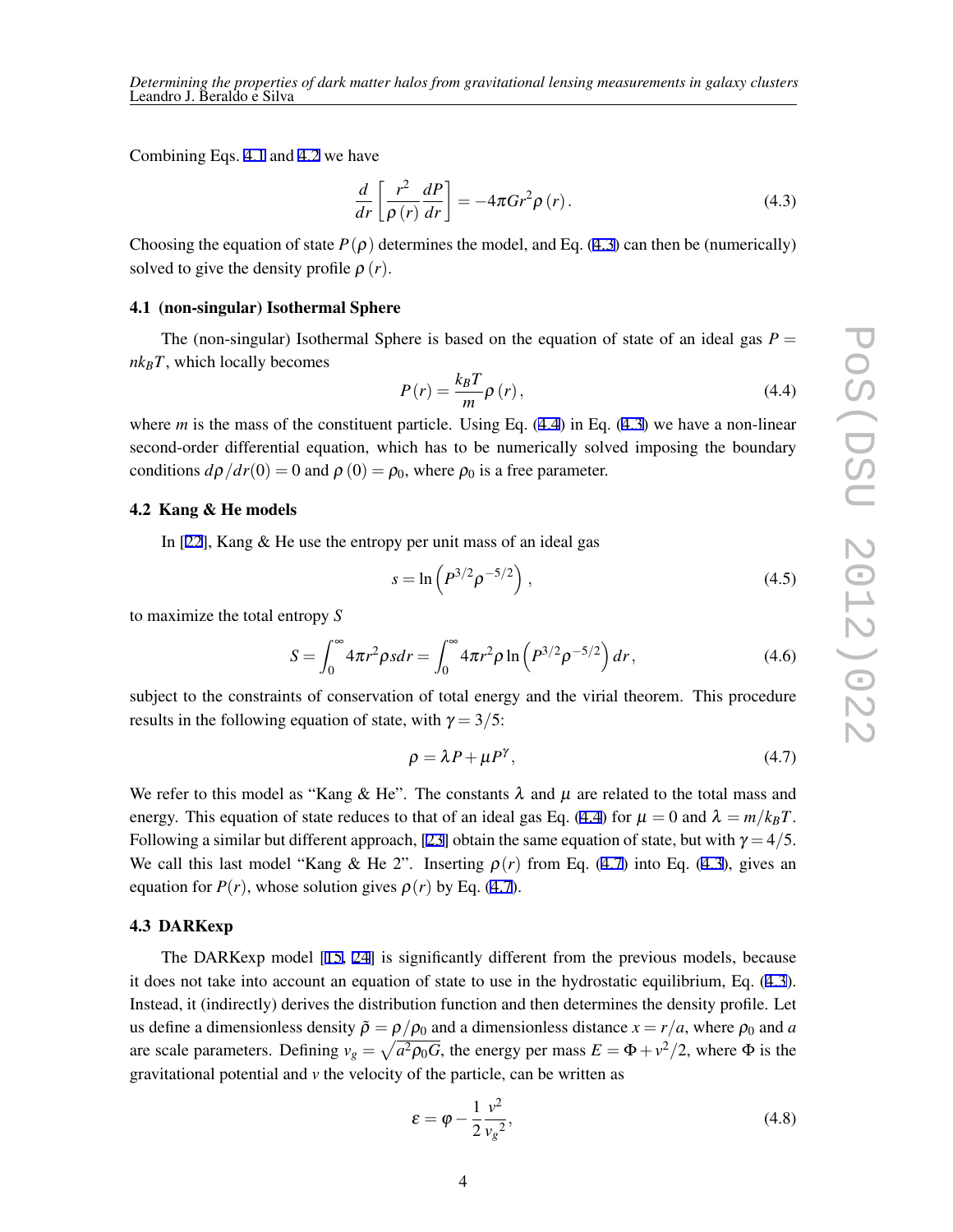<span id="page-4-0"></span>where we defined the positive and dimensionless quantities  $\varepsilon = -E/v_g^2$  and  $\varphi = -\Phi/v_g^2$ .

The DARKexp model is based on the assumption that, because dark matter halos are collisionless, after the system reaches an equilibrium, *each particle* retains its individual energy. Thus a Boltzmann-like function must be used, not in the distribution function  $f(\varepsilon)$ , but in the number of particles per unit energy  $N(\varepsilon) \propto f(\varepsilon) g(\varepsilon)$ , where  $g(\varepsilon)$  is the density of states [\[25](#page-7-0)]. The model also properly deals with low occupation numbers, which results in a cutoff similar to that of King models [\[26](#page-7-0)]. These features imply that the number of particles per unit energy  $\varepsilon$  is given by

$$
N(\varepsilon) = e^{\varphi_0 - \varepsilon} - 1, \tag{4.9}
$$

where  $\varphi_0$  is the shape parameter representing the central potential. In order to estimate the density profile, we need to use an iterative approach [[25](#page-7-0)]. We start by guessing an initial estimate of the density profile  $\tilde{\rho}(x)$  and calculate the resulting potential as

$$
\varphi(x) = 4\pi \left[ \frac{1}{x} \int_0^x dx' x'^2 \tilde{\rho} \left( x' \right) + \int_x^\infty dx' x' \tilde{\rho} \left( x' \right) \right]. \tag{4.10}
$$

Next, we compute the density of states as

$$
g(\varepsilon) = 16\pi^2 a^3 v_g \int_0^{x_{max}(\varepsilon)} dx x^2 \sqrt{2[\varphi(x) - \varepsilon]},
$$
\n(4.11)

where  $x_{max}$  is such that  $\varphi(x_{max}) = \varepsilon$ . We then use the  $N(\varepsilon)$  defined in the model, Eq. (4.9), to compute the dimensionless distribution function

$$
f(\varepsilon) = a^3 v_g \frac{N(\varepsilon)}{g(\varepsilon)}.
$$
\n(4.12)

Finally, we calculate a new  $\tilde{\rho}(x)$  as

$$
\tilde{\rho}\left(x\right) = 4\pi \int_0^{\varphi(x)} d\varepsilon f\left(\varepsilon\right) \sqrt{2\left[\varphi\left(x\right) - \varepsilon\right]}.
$$
\n(4.13)

and iterate the process with Eq. (4.10). We find that after about 20 iterations the model converges to a density profile independent of the initial guess. Fig. [2](#page-5-0) shows all the theoretical models described.

### 5. Results

We fit the various models to the data with the help of the Minuit package [[27\]](#page-7-0), computing the  $\chi^2$ , i.e. the minimum value of *Q*, given by

$$
Q = \Delta_i V_{ij}^{-1} \Delta_j, \qquad (5.1)
$$

where  $\Delta_i = \Sigma_T (R_i) - \Sigma_D (R_i)$ ,  $\Sigma_T (R_i)$  is the surface density from Eq. ([1.1](#page-1-0)) for a given model evaluated at radius  $R_i$ ,  $\Sigma_D(R_i)$  is data surface mass density [[1](#page-6-0)] and  $V_{ij}$  is the error covariance matrix between data points *i* and *j*. Fig. [1](#page-5-0) shows the 15 correlated data points and the best fits of all the phenomenological parameters discussed above. We compare the various models using the reduced  $\chi^2$ , defined as

$$
\chi_{\rm v}^2 = \frac{\chi^2}{\rm v} \tag{5.2}
$$

where  $v = 15 - N_p$  is the number of degrees of freedom for  $N_p$  parameters. The fitting results for the phenomenological (theoretical) models are summarized in Fig. [1](#page-5-0) [\(2\)](#page-5-0) and Table [1](#page-6-0) ([2](#page-6-0)).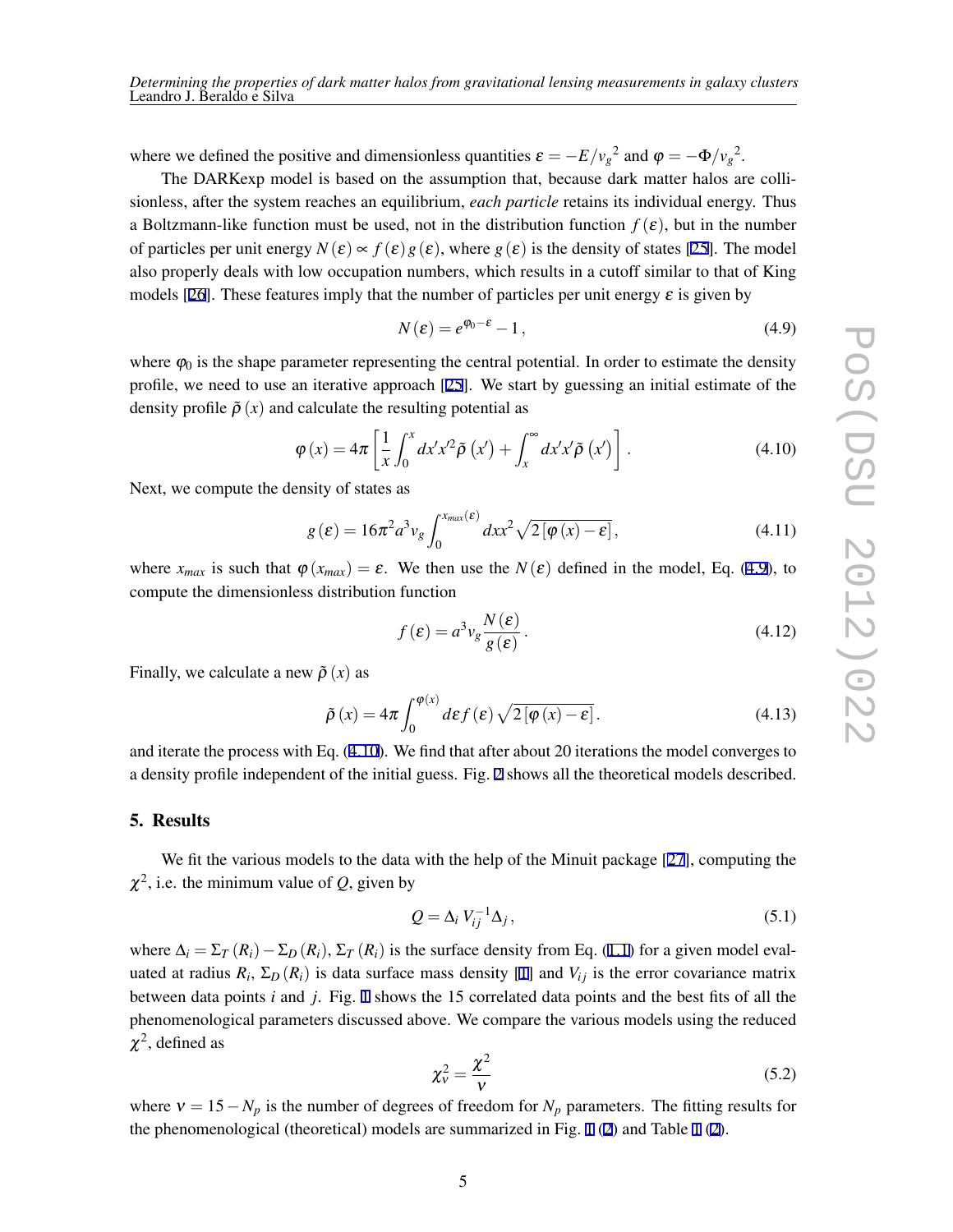<span id="page-5-0"></span>

**Figure 1:** Best fit curves and  $\chi^2_v$  for the phenomenological models studied, along with data points from [\[1](#page-6-0)]. The bottom panel shows the relative difference between the best fits of each model and NFW.



**Figure 2:** Best fit curves and  $\chi^2_v$  for the theoretical models studied, along with data points from [[1\]](#page-6-0). The bottom panel shows the relative difference between the best fits of each model and DARKexp model.

#### 6. Discussion

We have used observed stacked data of 4 clusters of similar mass and redshift to study various models for cluster density profiles. We find that the best fit is obtained with the NFW model, in agreement with the results of [[1](#page-6-0)]. Other phenomenological models produce similar fits with slightly larger values of <sup>χ</sup>*v*. The Isothermal Sphere and Kang & He models produce cored profiles and give poor fits to the data. The best theoretical fit is for DARKexp, especially in the inner regions (Fig. 2). The slight disagreement on the outskirts could in principle be due to the velocity anisotropy. How-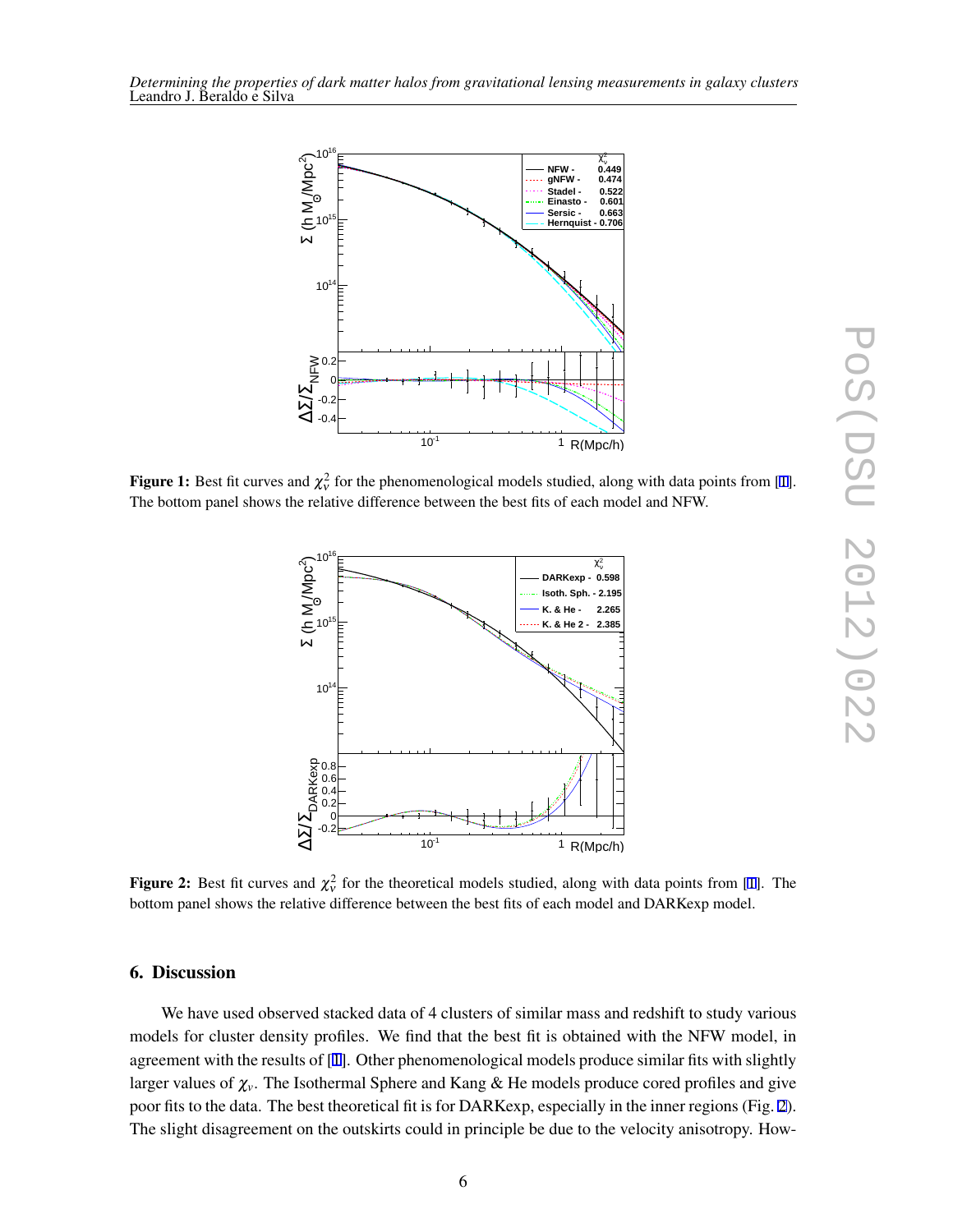<span id="page-6-0"></span>*Determining the properties of dark matter halos from gravitational lensing measurements in galaxy clusters* Leandro J. Beraldo e Silva

| <b>Profile</b> | $N_p$          | $\chi^2_{\rm v}$ | Shape parameter            |
|----------------|----------------|------------------|----------------------------|
| <b>NFW</b>     | $\overline{2}$ | 0.449            |                            |
| gNFW           | 3              | 0.474            | $\alpha = 0.89 \pm 0.37$   |
| Stadel         | 3              | 0.522            | $\lambda = 0.223 \pm 0.04$ |
| Einasto        | 3              | 0.602            | $n = 4.31 \pm 0.75$        |
| Sérsic         | 3              | 0.663            | $n = 2.69 \pm 0.41$        |
| Hernquist      | 2              | 0.706            |                            |

**Table 1:** Fit results for the phenomenological models. Column  $N_p$  indicates the total number of parameters,  $\chi^2_{\rm v}$  shows the reduced  $\chi^2$  and the last column shows the best estimate for the shape parameter.

| <b>Profile</b>  | $N_p$ | $\chi^2_{\rm v}$ | <b>Shape parameter</b>                                                          |
|-----------------|-------|------------------|---------------------------------------------------------------------------------|
| DARKexp         |       | 0.598            | $\varphi_0 = 3.24 \pm 0.48$                                                     |
| Isoth. Sph.     |       | 2.195            | $\tilde{\lambda} = (5.62 \pm 0.15) \times 10^4$                                 |
| KH              |       | 2.265            | $\tilde{\lambda} = (5.477 \pm 0.003) \times 10^4$ ; $\tilde{\mu} = 6.1 \pm 0.6$ |
| KH <sub>2</sub> |       | 2.385            | $\tilde{\lambda} = (5.52 \pm 0.36) \times 10^4$ ; $\tilde{\mu} = 75 \pm 237$    |

Table 2: Fit results for the theoretical models (columns are defined as in Table 1). For the shape parameters,  $\tilde{\lambda} = \lambda c^2$  and  $\tilde{\mu} = \mu \left( c^8 / \rho_s \right)^{1/5}$ , being *c* the speed of light in vacuum.

ever, it has been shown [[28](#page-7-0)] that this effect does not alter significantly the predicted profile. The inclusion of a 2-halo term could improve the fit of models that underestimate the outer points. Despite discrepancies at large radii, there is a global agreement between the DARKexp model and the data. A similar agreement for clusters at different masses and redshifts would indicate that the DARKexp model may provide a dynamical basis for observed dark matter density profiles.

# Acknowledgments

We thank K. Umetsu for providing the cluster data and useful discussions, G. Mamon for critical reading of the manuscript, D.-B. Kang for suggestions and L. L. R. Williams for discussions that helped us reproduce the predictions of the DARKexp model. This work is supported by CNPq, CAPES and FAPESP agencies. LJBS also thanks the support of the DSU 2012 organizers.

#### References

- [1] K. Umetsu, T. Broadhurst, A. Zitrin et al, *ApJ* 738 (2011) 41 [arXiv:1105.0444].
- [2] F. Zwicky, *Helv. Phys. Acta* 6 (1933) 110-127.
- [3] A. Bosma, *PhD Thesis Groningen University* (1978)
- [4] A. Bosma, P. C. van der Kruit, *A&A* 79 (1979) 281-286.
- [5] V. C. Rubin, W. K. Ford & N. Thonnard, *ApJ* 225 (1978) L107-L111.
- [6] V. C. Rubin, W. K. Ford & N. Thonnard, *ApJ* 238 (1980) 471-487.